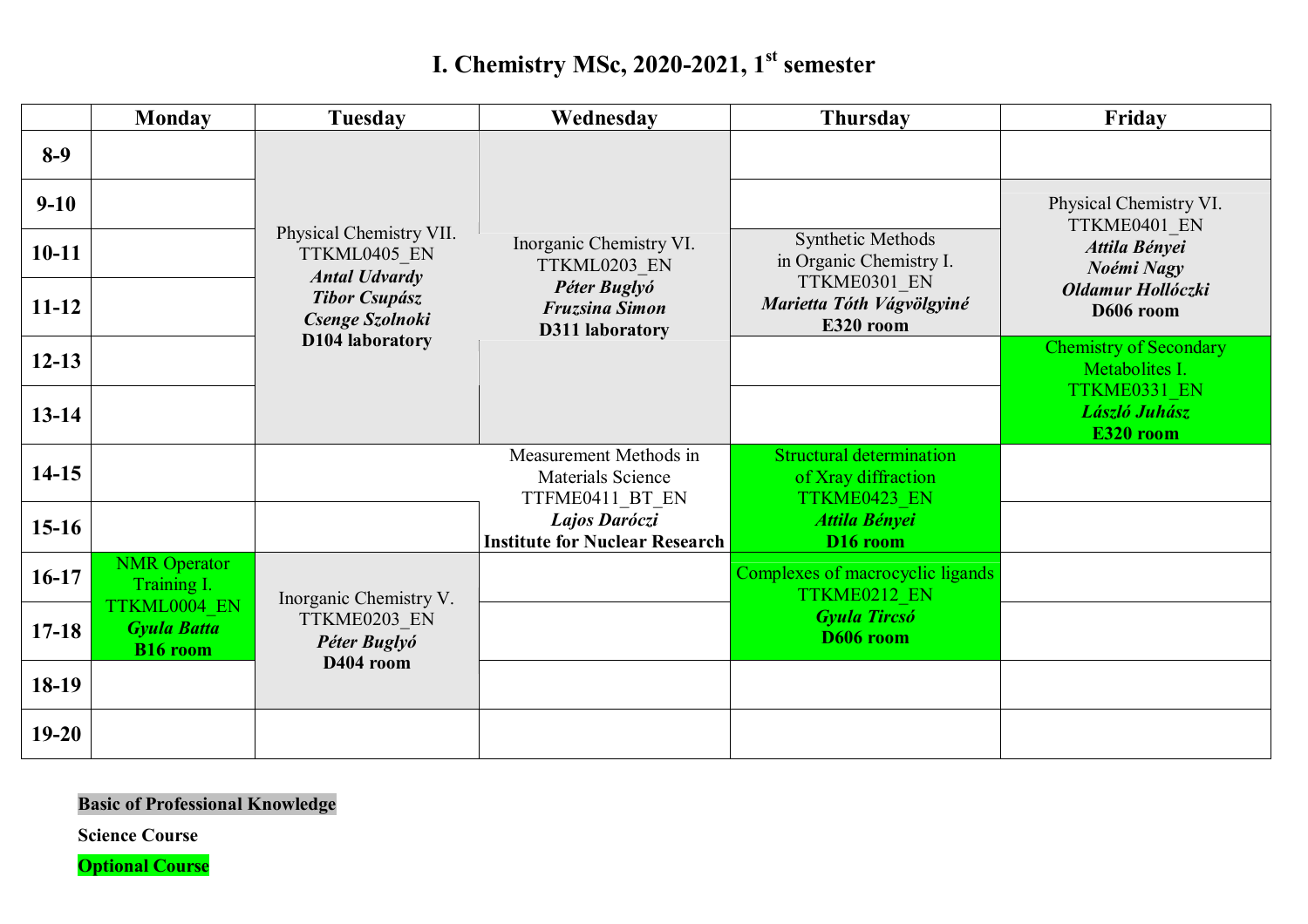## **First lecture and practice**

| NMR Operator Training I.                     | September 6  |
|----------------------------------------------|--------------|
| Physical Chemistry VII.                      | September 7  |
| Inorganic Chemistry V.                       | September 7  |
| Inorganic Chemistry VI.                      | September 8  |
| Measurement Methods in Materials Science     | September 8  |
| Synthetic Methods in Organic Chemistry I.    | September 9  |
| Complexes of macrocyclic ligands             | September 9  |
| Structural determination of Xray diffraction | September 9  |
| Physical Chemistry VI.                       | September 10 |
| Chemistry of Secondary Metabolites I.        | September 10 |